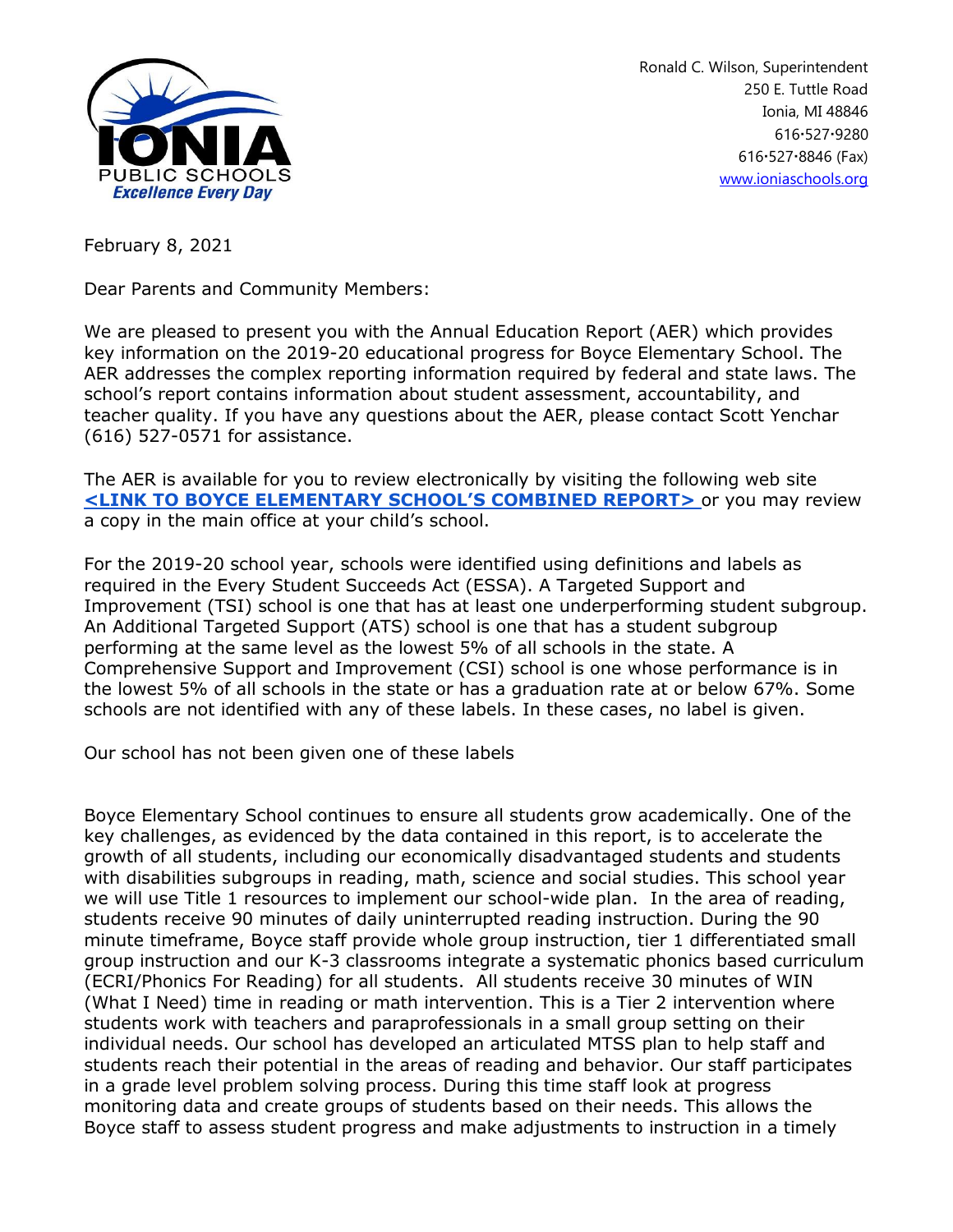manner. We continue to improve our use of data and have developed an intervention grid to provide consistency for our whole building

State law requires that we also report additional information.

# 1. PROCESS FOR ASSIGNING PUPILS TO THE SCHOOL

Ionia Public Schools has five neighborhood elementary schools. Student assignment is based primarily upon geographic location. Class size, special education needs, and transportation availability are other factors that are also considered when students are placed at district elementary schools by Central Office Personnel. This process is consistent from year to year and has been in place for several years.

# 2. THE STATUS OF THE 3-5 YEAR SCHOOL IMPROVEMENT PLAN

#### **Boyce Elementary School School Improvement Summary 2019-2020 Goals, Objectives, Strategies and Activities**

Goal  $\#$  1: All students will be proficient in Reading

Measurable Objectives:

- 55% of 3rd, 4th, and 5th grade students will demonstrate proficiency in achievement in Reading by 6/3/2020 as measured by M-STEP.
- 80% of all students will demonstrate a proficiency in achievement in Reading by 6/3/2020 as measured by DIBELS Next Composite Score.
- 60% of all students will demonstrate a proficiency by meeting their end of the year projected RIT score in Reading by 6/3/2020 as measured by NWEA.
- 55% of 3rd, 4th, and 5th grade economically disadvantaged students will demonstrate proficiency in achievement in Reading by 6/3/2020 as measured by MSTEP.
- 55% of 3rd, 4th, and 5th grade students with disabilities will demonstrate proficiency in achievement in Reading by 6/3/2020 as measured by M-STEP.

# Strategy Statement:

Implementation of Reading Wonders - Instructional staff will implement Reading Wonders during a non-negotiable 90 minutes per day. This will include whole group instruction, independent reading time, and differentiated small group instruction.

#### Activities:

- Grade Level Problem Solving Meetings
- Response to Intervention (WIN time)
- Paraprofessional Support
- Literacy Essentials
- PLC Work Time
- Take Home Reading
- Classroom Libraries
- MTSS/PBIS Supports
- 5D+ of Teaching and Learning
- Curriculum Nights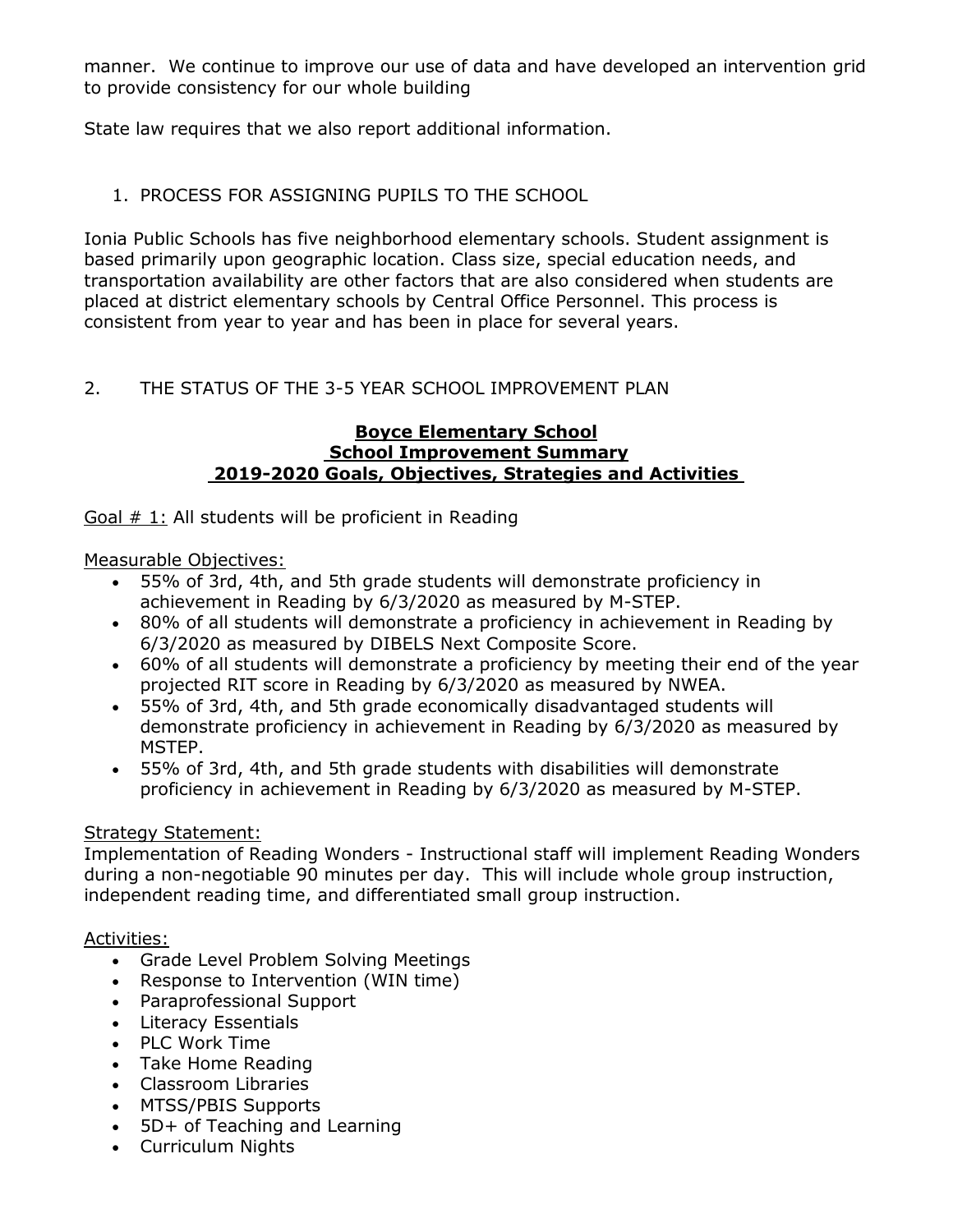- Individual Reading Plans
- 100% Conference Contact

Goal # 2: All students will be proficient in Math

Measurable Objectives:

- 45% of 3rd, 4th, and 5th grade students will demonstrate proficiency in achievement in Mathematics by 6/3/2020 as measured by M-STEP.
- 60% of all students will demonstrate a proficiency by meeting their end of the year projected RIT score in Mathematics by 6/3/2020 as measured by NWEA.
- 80% of all students will demonstrate proficiency in achievement in Mathematics by 6/3/2020 as measured by Unit Math Tests.
- 45% of 3rd, 4th, and 5th grade economically disadvantaged students will demonstrate proficiency in achievement in Mathematics by 6/3/2020 as measured by M-STEP.
- 45% of 3rd, 4th, and 5th grade students with disabilities will demonstrate proficiency in achievement in Mathematics by 6/3/2020 as measured by M-STEP.

# Strategy Statement:

Implementation of Math Expressions - Instructional staff will implement Math Expressions for 60 minutes per day. This will include whole group instruction, independent work, and differentiated small group instruction.

### Activities:

- Paraprofessional Support
- MTSS/PBIS Supports
- Response to Intervention (WIN time)
- PLC Work Time
- 5D+ of Teaching and Learning
- Curriculum Nights
- 100% Conference Contact
- Number Talks

Goal # 3: All students will make positive behavior choices.

# Measurable Objectives:

 A 5% increase of all students will demonstrate a behavior that is appropriate based on the Positive Behavior Intervention and Support Systems by 6/3/2020 as measured by SWIS.

# Strategy Statement:

Positive Behavior Intervention and Supports - All staff will consistently implement a proactive and positive approach to school and classroom management which includes teaching expectations through planned and explicit lessons. Staff will teach expectations according to a building schedule, based on data, and use lessons written by staff. This proactive approach will be documented and shared with all stakeholders through the handbook, behavior matrix and communications with parents. A system of acknowledgements and a continuum of consequences will be school-wide.

# Activities:

- Fidelity Checks
- SWIS Data Review (SMART Goals)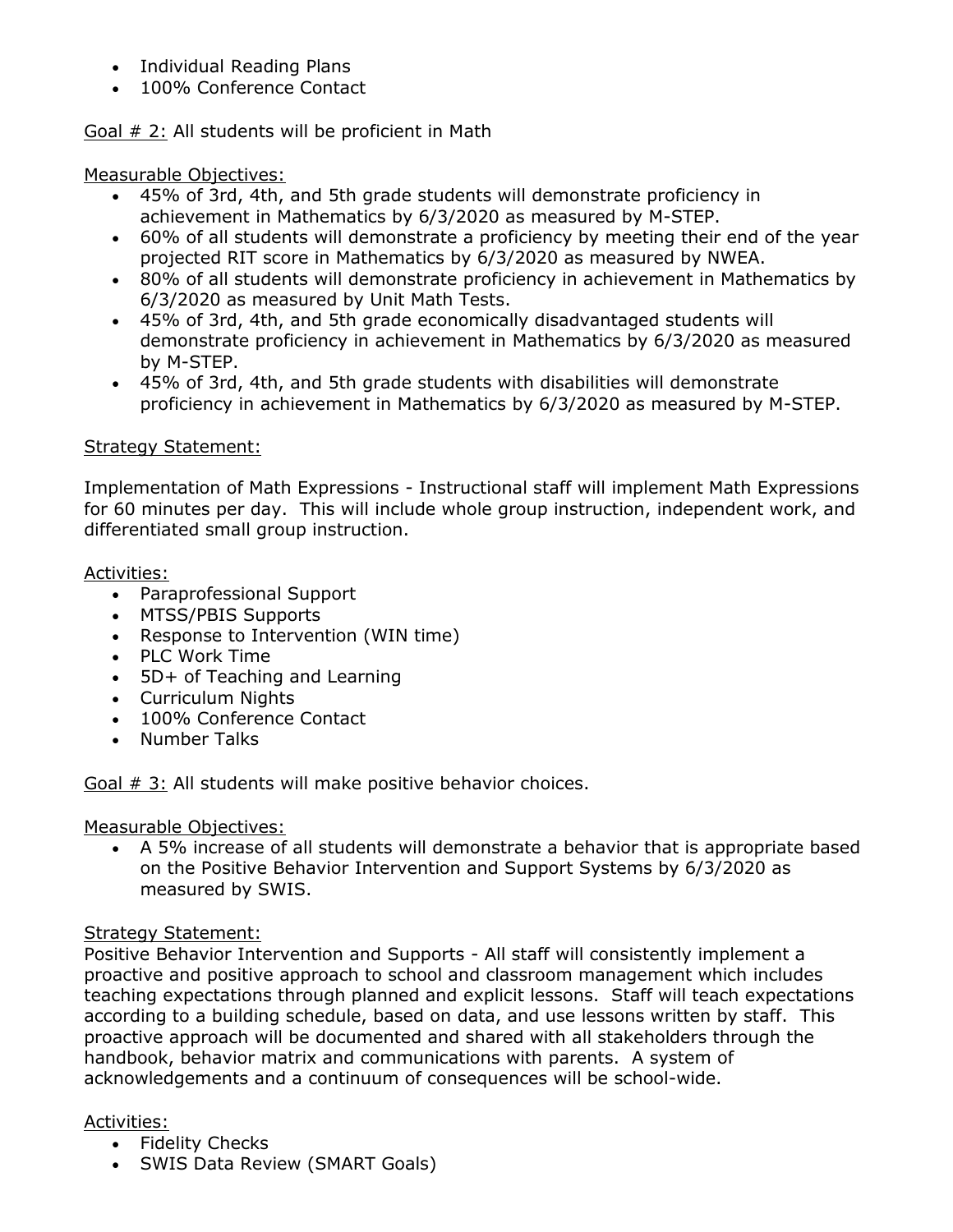Goal # 4: All students will be proficient in Science.

## Measurable Objectives:

 20% of 5th grade students will demonstrate a proficiency in achievement in science by 6/3/2020 as measured by M-Step.

## Strategy Statement:

Mystery Science - All staff will implement the Mystery Science program that was created specifically to address the New Michigan Science Standards (NGSS) which was based on the framework for K-12 science education.

### Activities:

- Curriculum Committees
- 5D+ of Teaching and Learning
- Paraprofessional Support
- 100% Conference Contact

Goal  $# 5:$  All students will be proficient in Social Studies.

# Measurable Objectives:

 20% of 5th grade students will demonstrate a proficiency in achievement in social studies by 6/3/2020 as measured by M-Step.

# Strategy Statement:

Studies Weekly - All staff will implement the Studies Weekly program while teaching the social studies curriculum. The program contains engaging activities and articles and also lends itself to cross-curricular learning.

#### Activities:

- Curriculum Committees
- 5D+ of Teaching and Learning
- Paraprofessional Support
- 100% Conference Contact

#### **Boyce Elementary School School Improvement Summary 2018-2019 Goals, Objectives, Strategies and Activities**

Goal  $# 1:$  All students will be proficient in ELA

# Measurable Objectives:

- 80% of 3rd, 4th, and 5th grade students will demonstrate proficiency in achievement in ELA by 6/5/2019 as measured by M-STEP.
- 80% of all students will demonstrate a proficiency in achievement in ELA by 6/5/2019 as measured by DIBELS Next Composite Score.
- 60% of all students will demonstrate a proficiency by meeting their end of the year projected RIT score in ELA by 6/5/2019 as measured by NWEA.
- 80% of K, 1st, and 2nd grade students will demonstrate proficiency in achievement of 3 points or higher in ELA by 6/5/2019 as measured by the District Writing Prompt.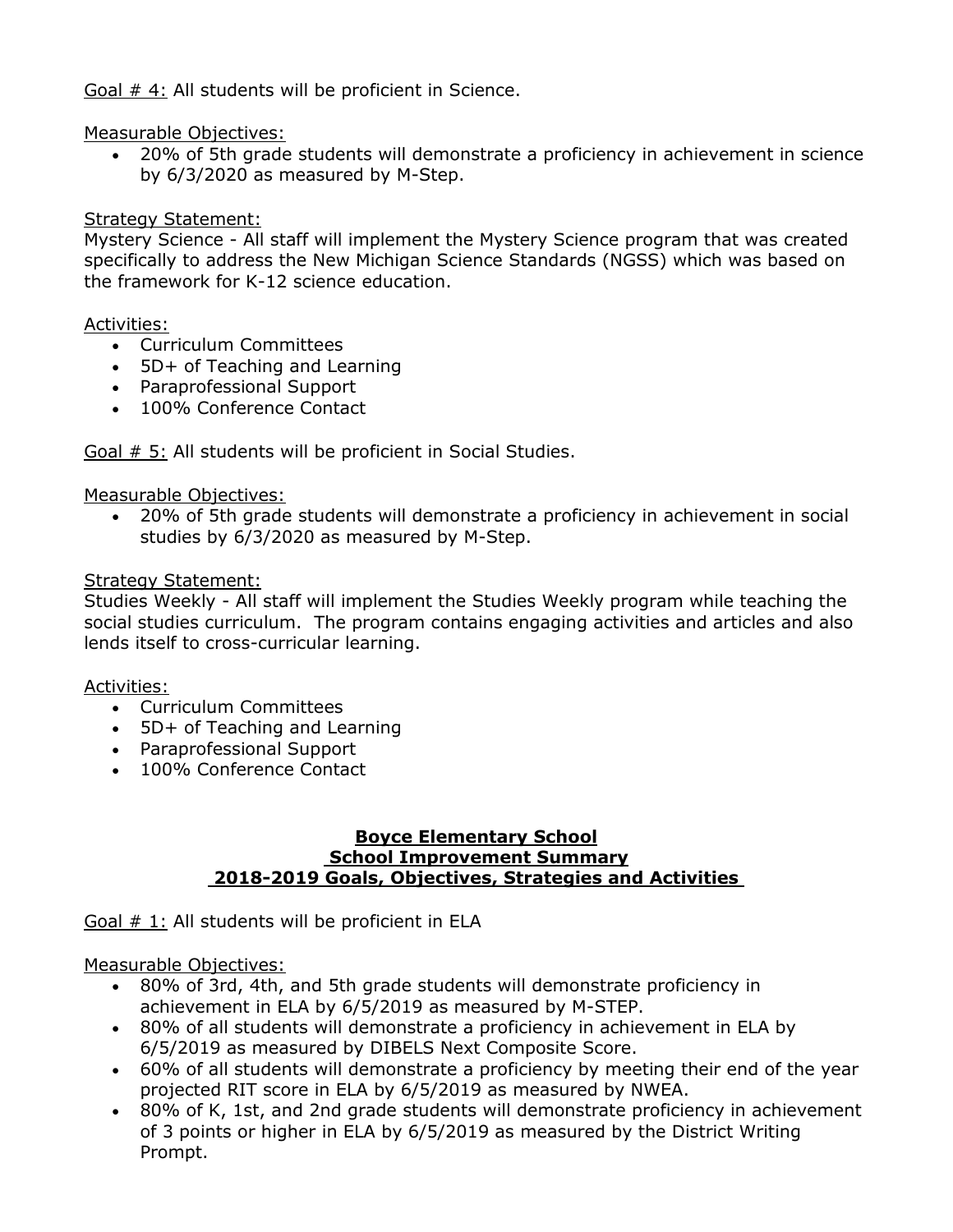- 80% of 3rd, 4th, and 5th grade economically disadvantaged students will demonstrate proficiency in achievement in ELA by 6/5/2019 as measured by MSTEP.
- 80% of 3rd, 4th, and 5th grade students with disabilities will demonstrate proficiency in achievement in ELA by 6/5/2019 as measured by M-STEP.

# Strategy/Activities:

Curriculum and Instruction Engagement

- Implementation of Reading Wonders
- 5D+ of Teaching and Learning
- K-2 Take Home Reading Program
- Classroom Libraries
- Data Display
- Grade Level Reading Goals
- Formative Assessment
- Learning Targets/Success Criteria
- Student Engagement Strategies

Professional Learning and Collaboration

- Classroom Learning Labs
- Curriculum Committees
- MiBLSI Training
- PLC Work Time
- Assessment Training
- Support Staff Training

#### Student and Family

- 100% Conference Contact
- Curriculum Nights
- Parent Advisory Group
- Truancy Prevention

Timely and Additional Assistance in Behavioral and Academic Areas

- Instructional Consultation Team
- Data Review Meetings
- Response to Intervention
- Individual Reading Plans
- Paraprofessionals and Interventionists

Goal # 2: All students will be proficient in Math

Measurable Objectives:

- 80% of 3rd, 4th, and 5th grade students will demonstrate proficiency in achievement in Mathematics by 6/5/2019 as measured by M-STEP.
- 60% of all students will demonstrate a proficiency by meeting their end of the year projected RIT score in Mathematics by 6/5/2019 as measured by NWEA.
- 80% of all students will demonstrate proficiency in achievement in Mathematics by 6/5/2019 as measured by Unit Math Tests.
- 80% of 3rd, 4th, and 5th grade economically disadvantaged students will demonstrate proficiency in achievement in Mathematics by 6/5/2019 as measured by M-STEP.
- 80% of 3rd, 4th, and 5th grade students with disabilities will demonstrate proficiency in achievement in Mathematics by 6/5/2019 as measured by MSTEP.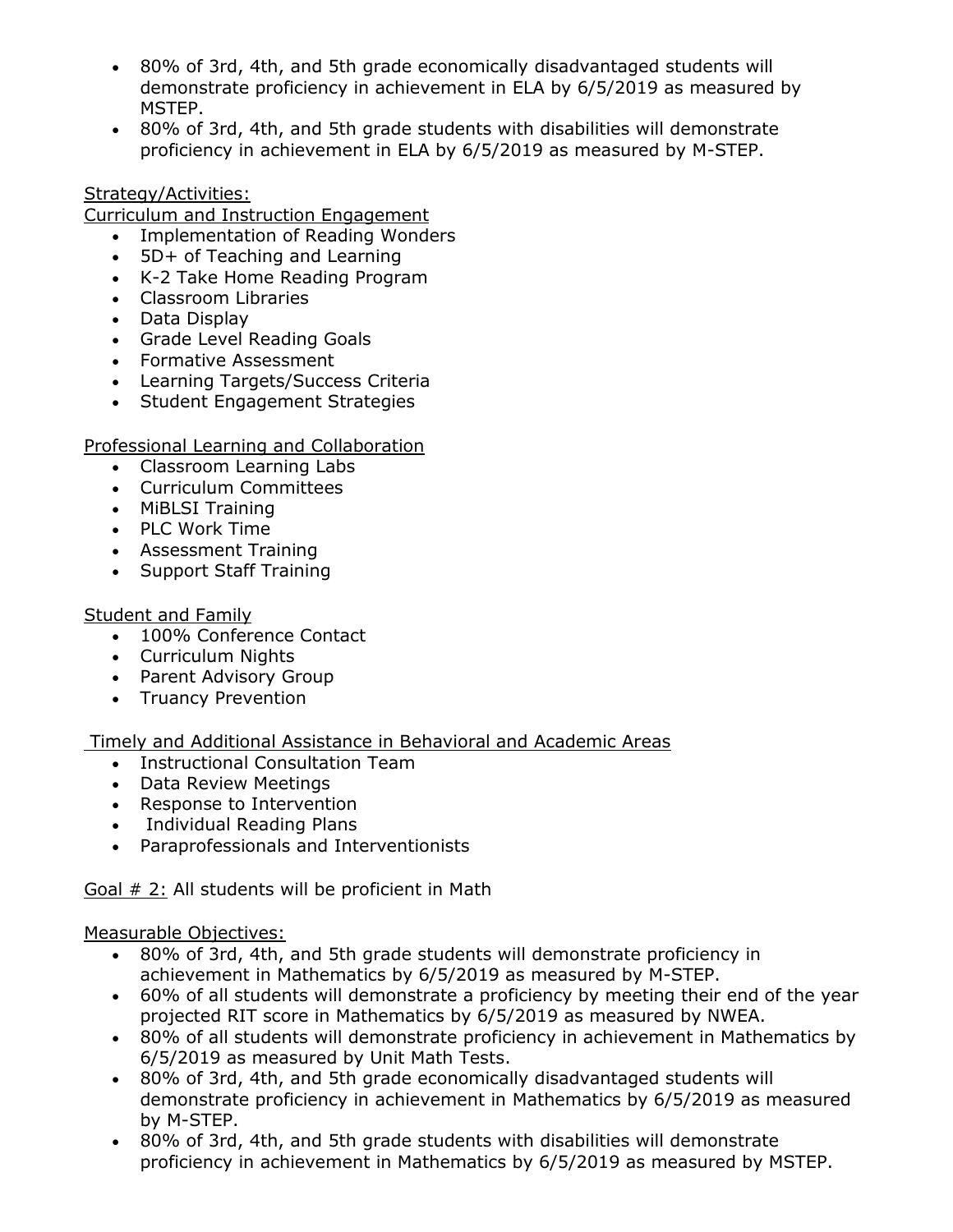## Strategy/Activities:

Curriculum and Instruction Engagement

- Implementation of Math Expressions
- 5D+ of Teaching and Learning
- Performance Tasks
- Number Talks
- Data Display
- Student Engagement Strategies
- Formative Assessment
- Learning Targets/Success Criteria

### Professional Learning and Collaboration

- Classroom Learning Labs
- Curriculum Committees
- MiBLSI Training
- PLC Work Time
- Assessment Training
- Support Staff Training
- Number Talk PD

### Student and Family

- 100% Conference Contact
- Curriculum Nights
- Parent Advisory Group

# Timely and Additional Assistance in Behavioral and Academic Areas

- Instructional Consultation Team
- Paraprofessionals and Interventionists
- Data Review Meetings
- Response to Intervention

Goal  $# 3$ : All students will make positive behavior choices.

Measurable Objectives:

 80% of all students will demonstrate a behavior that is appropriate based on the Positive Behavior Interventions and Supports System by 6/5/2019.

# Strategy/Activities:

Curriculum and Instruction Engagement

- Positive Behavior and Intervention Supports
- 5D+ of Teaching and Learning
- Formative Assessment
- Learning Targets/Success Criteria
- Student Engagement Strategies

Professional Learning and Collaboration

- MIBLSI Training
- Fidelity Checks

# Student and Family

• Parent Advisory Group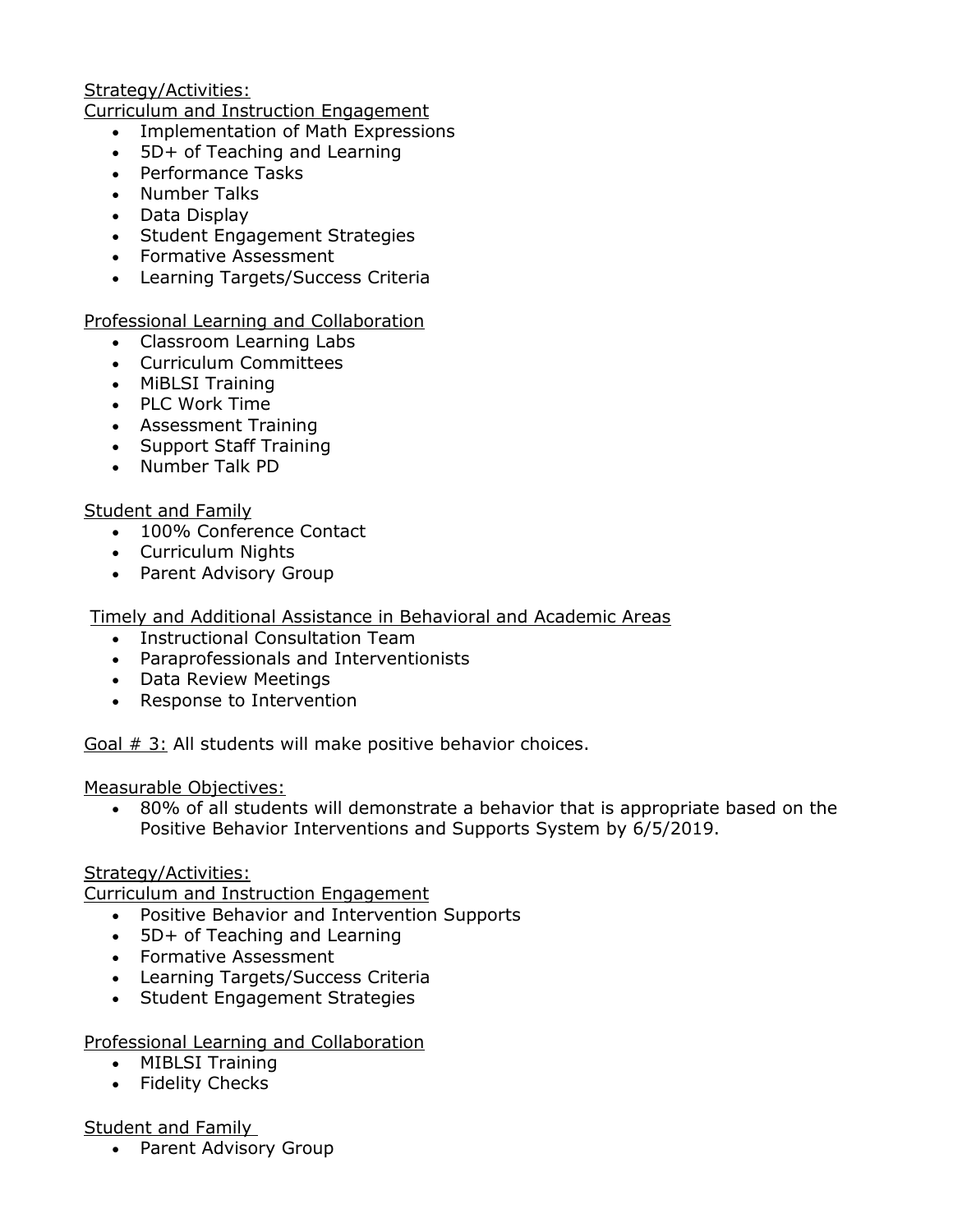Timely and Additional Assistance in Behavioral and Academic Areas

Instructional Consultation Teams

Goal # 4: All students will be proficient in science.

### Measurable Objectives:

- 80% of 5th grade students will demonstrate a proficiency in achievement in science by 6/5/2019 as measured by M-Step.
- 80% of 5th grade economically disadvantaged students will demonstrate a proficiency in achievement in science by 6/5/2019 as measured by M-Step.
- 80% of 5th grade students with disabilities will demonstrate a proficiency in achievement in science by 6/5/2019 as measured by M-Step.

### Strategy/Activities:

Curriculum and Instruction Engagement

- Mystery Science
- 5D+ of Teaching and Learning
- Formative Assessment
- Learning Targets/Success Criteria
- Student Engagement Strategies

Professional Learning and Collaboration

- Classroom Learning Labs
- Curriculum Committees

# Student and Family

- 100% Conference Contact
- Curriculum Nights
- Parent Advisory Group
- Truancy Prevention

Timely and Additional Assistance in Behavioral and Academic Areas

- Instructional Consultation Teams
- Paraprofessionals and Interventionists

Goal # 5: All students will be proficient in social studies.

#### Measurable Objectives:

- 80% of 5th grade students will demonstrate a proficiency in achievement in social studies by 6/5/2019 as measured by M-Step.
- 80% of 5th grade economically disadvantaged students will demonstrate a proficiency in achievement in social studies by 6/5/2019 as measured by M-Step.
- 80% of 5th grade students with disabilities will demonstrate a proficiency in achievement in social studies by 6/5/2019 as measured by M-Step.

#### Strategy/Activities:

Curriculum and Instruction Engagement

- Implement Kids Discover Pilot
- 5D+ of Teaching and Learning
- Formative Assessment
- Learning Targets/Success Criteria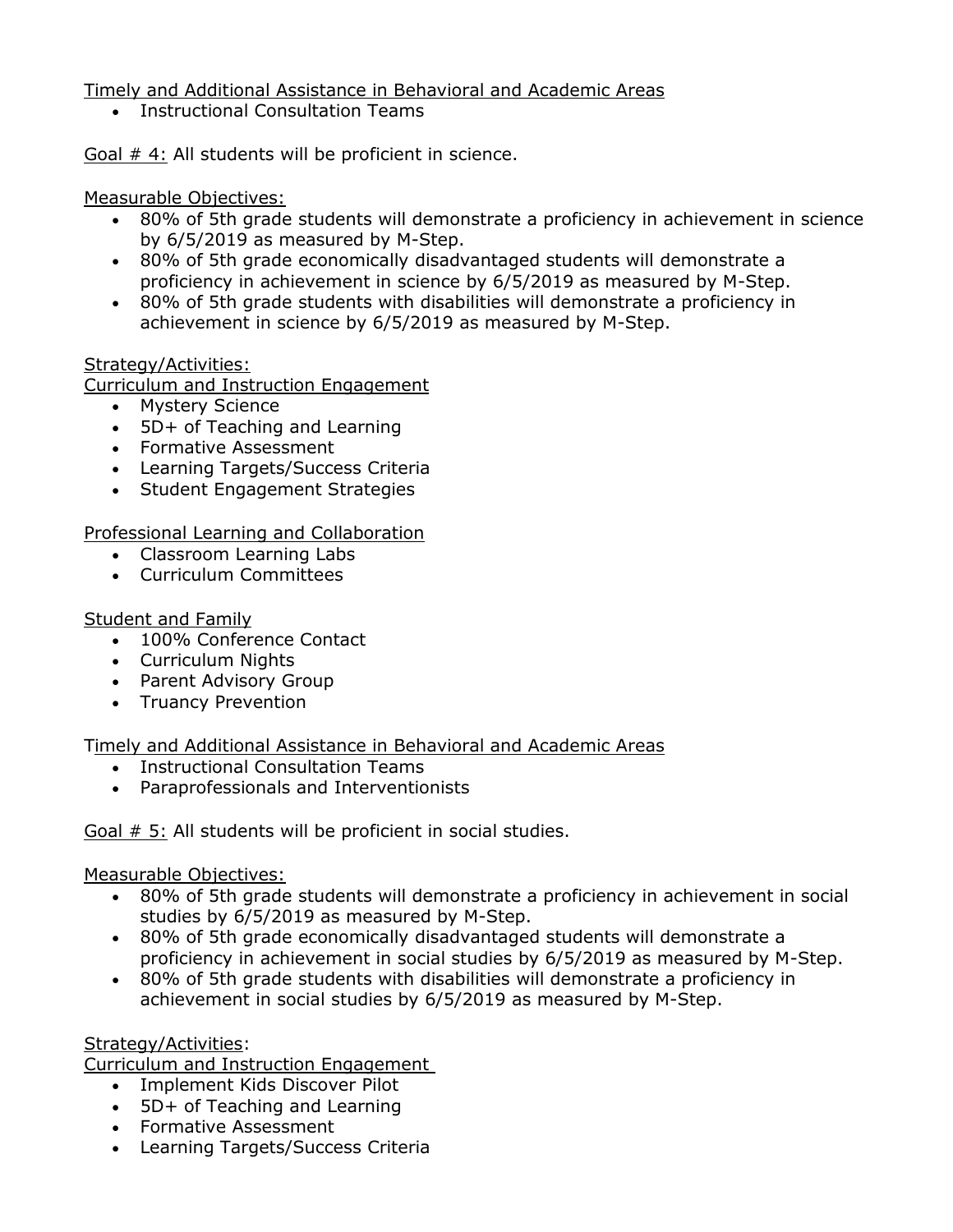• Student Engagement Strategies

Professional Learning and Collaboration

- Classroom Learning Labs
- Curriculum Committees

# Student and Family

- 100% Conference Contact
- Curriculum Nights
- Parent Advisory Group
- Truancy Prevention

Timely and Additional Assistance in Behavioral and Academic Areas

- Instructional Consultation Teams
- Paraprofessionals and Interventionists

# 3. A BRIEF DESCRIPTION OF EACH SPECIALIZED SCHOOL

While Boyce does house one Emotionally Impaired Classroom, it is primarily a kinderstart through fifth grade elementary school, not a specialized school.

4. IDENTIFY HOW TO ACCESS A COPY OF THE CORE CURRICULUM, A DESCRIPTION OF ITS IMPLEMENTATION, AND AN EXPLANATION OF THE VARIANCES FROM THE STATE'S MODEL

# Curriculum Development at Ionia Public Schools – Elementary Schools, 2019-2020

Curriculum development at Ionia Public Schools is a process that requires a large commitment from the teachers and administrators involved. These stakeholders must accept the responsibility for interpreting and aligning the Michigan Standards. They are developing or have developed essential component curriculum maps and learning targets from these standards in math and ELA. These stakeholders were also involved in researching and recommending materials.

The district continues to commit to the process of installing a Multi-Tiered System of Support. The research that supports this process shows that the achievement of all students increases. Also, the research shows that the greatest gains are for at-risk students. The district has committed to continuing to expect high achievement for all while closing the existing achievement gaps. We have established minimum instructional time expectations for math, English Language Arts, science, and social studies.

The curriculum focus continues to be the implementation of Reading Wonders and the integration of the Literacy Essentials. Data shows that the skills of our students are increasing. We have begun supporting grade-level problem solving for reading and behavior. Elementary teachers are working hard to support students with the five essential reading components (phonemic awareness, phonics, fluency, vocabulary development, and reading comprehension).

In the spring, all schools in Michigan closed due to COVID-19. During this time, staff worked in grade-level teams to create student lessons and activities for at-home learning.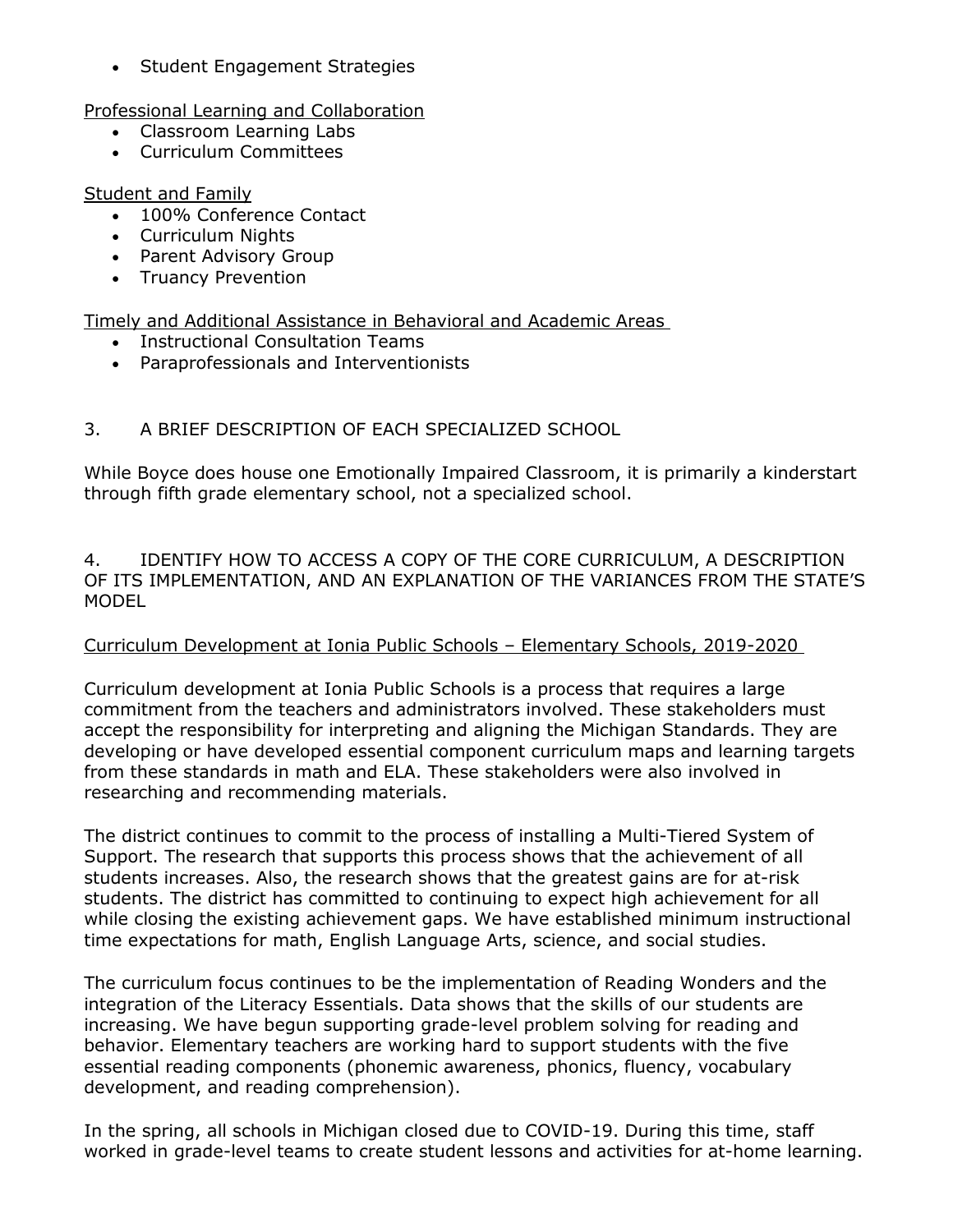These lessons included ELA, math, science, social studies, and specials (art, music, physical education).

Academic success and improvement are of vital importance at Ionia Public Schools. Through continuous reflection and professional development, our teachers work to improve learning for all students.

To access a copy of the Ionia Public Schools' Core Curriculum, please contact Associate Superintendent of Instructional Services, Jennifer Burns, at 616-527-9280.

#### Curriculum Development at Ionia Public Schools – Elementary Schools, 2018-2019

Curriculum development at Ionia Public Schools is a process that requires a large commitment from the teachers and administrators involved. These stakeholders must accept the responsibility for interpreting and aligning the Michigan Standards. They are developing or have developed essential component curriculum maps and learning targets from these standards in math and ELA. These stakeholders were also involved in researching, and recommending materials.

The district continues to make a commitment to the process of installing a Multi-Tiered System of Support. The research that supports this process shows that the achievement of all students increases. In addition, the research shows that the greatest gains are for at-risk students. The district has made a commitment to continuing to expect high achievement for all while closing the existing achievement gaps. We have established minimum instructional time expectations for math, English Language Arts, science and social studies.

The curriculum focus for this year continues to be the implementation of Reading Wonders and integration of the Literacy Essentials. Data shows that the skills of our students are increasing. We have begun supporting grade level problem solving for reading and behavior. Elementary teachers are working hard to support students with the five essential components of reading (phonemic awareness, phonics, fluency, vocabulary development and reading comprehension).

Academic success and improvement is of vital importance at Ionia Public Schools. Through continuous reflection and professional development, our teachers work to improve learning for all students. To access a copy of the Ionia Public Schools' Core Curriculum, please contact Curriculum Director, Jennifer Burns, at 616-527-9280.

As seen above, the core curriculum focus for the previous school year (2018-2019) was very similar to the focus for the 2019-2020 school year. One of the main differences to note is the mention of what the staff did to meet students' educational needs during the spring closure of all schools in Michigan which is mentioned above in paragraph four of the 2019-2020 curriculum development section.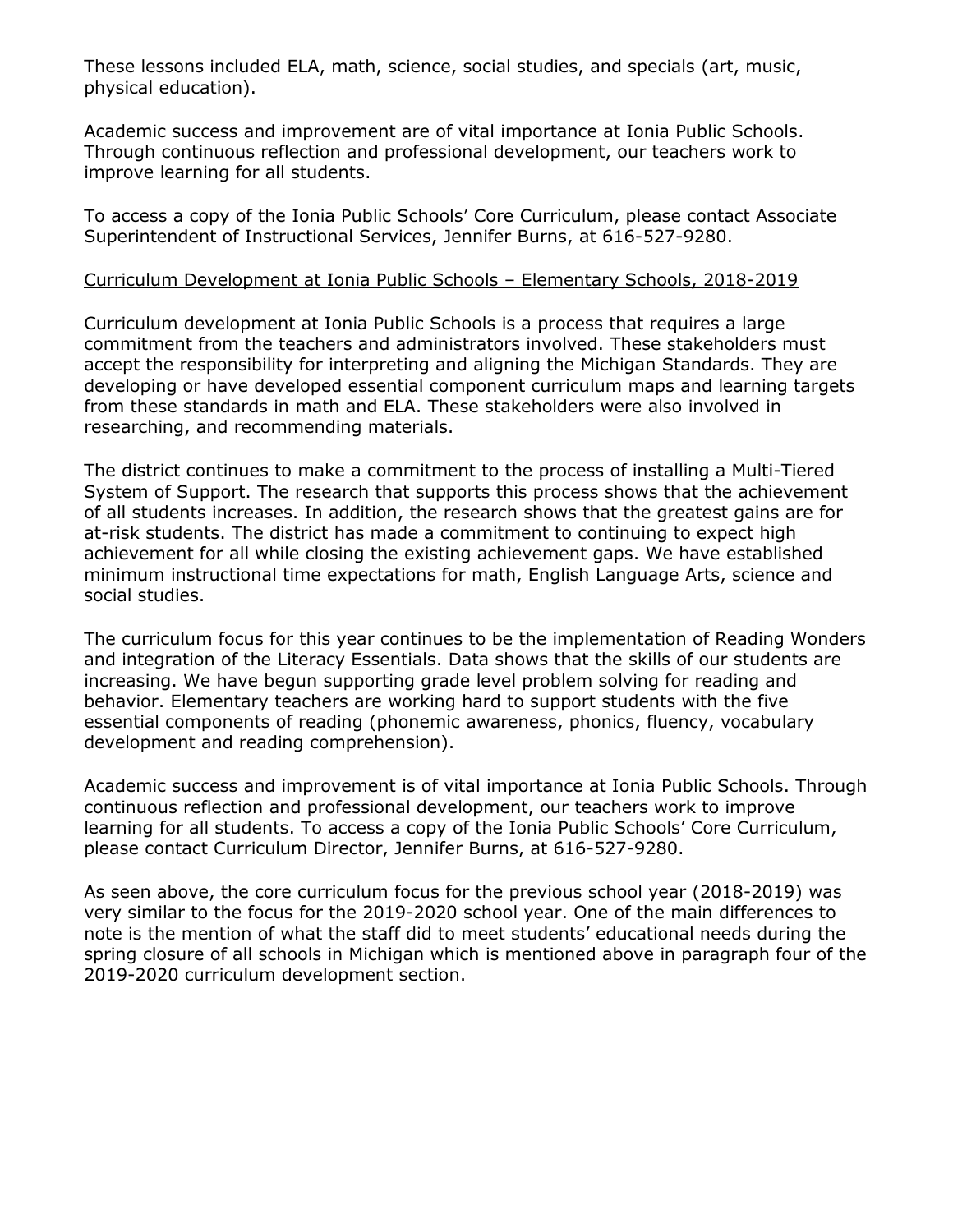### 5. THE AGGREGATE STUDENT ACHIEVEMENT RESULTS FOR ANY LOCAL COMPETENCY TESTS OR NATIONALLY NORMED ACHIEVEMENT TESTS

|                 | Mean RIT (Reading) 2019/2020<br>*Mid-year due to COVID-19 | Mean RIT (Math)<br>2019/2020<br>*Mid-year due to COVID-19 |
|-----------------|-----------------------------------------------------------|-----------------------------------------------------------|
| K               | 149.7 (Norm 151.3)                                        | 149.8 (Norm 151.5)                                        |
| 1st             | 164.5 (Norm 171.5)                                        | 168.9 (Norm 173.8)                                        |
| 2 <sub>nd</sub> | 186.8 (Norm 184.2)                                        | 192.2 (Norm 186.4)                                        |
| 3rd             | 190.4 (Norm 195.6)                                        | 190.6 (Norm 198.2)                                        |
| 4th             | 196.1 (Norm 203.6)                                        | 198.6 (Norm 208.7)                                        |
| 5th             | 206.1 (Norm 209.8)                                        | 208.4 (Norm 217.2)                                        |

|                 | Mean RIT (Reading) 2018/2019<br>End of the year results | Mean RIT (Math) 2018/2019<br>End of the year results |  |
|-----------------|---------------------------------------------------------|------------------------------------------------------|--|
| K               | 158.5 (Norm 158.1)                                      | 157.8 (Norm 159.1)                                   |  |
| 1st             | 174.6 (Norm 177.5)                                      | 176.6 (Norm 180.8)                                   |  |
| 2 <sub>nd</sub> | 189.4 (Norm 188.7)                                      | 196.1 (norm 192.1)                                   |  |
| 3rd             | 195.6 (Norm 198.6)                                      | 197.3 (Norm 203.4)                                   |  |
| 4th             | 199.1 (Norm 205.9)                                      | 203.3 (norm 213.5)                                   |  |
| 5th             | 210.2 (Norm 211.8)                                      | 213.9 (Norm 221.4)                                   |  |

# 6. IDENTIFY THE NUMBER AND PERCENT OF STUDENTS REPRESENTED BY PARENTS AT PARENT-TEACHER CONFERENCES

2019-2020 School Year

|             | $(KS-3)$ 9/25 & 9/26<br>2019, (4-5) 10/28 &<br>10/30 2019 | $\%$<br>Attendance | <b>Spring Conferences</b><br>canceled due to COVID-<br>19 |
|-------------|-----------------------------------------------------------|--------------------|-----------------------------------------------------------|
| kinderstart | 17/17                                                     | 100%               |                                                           |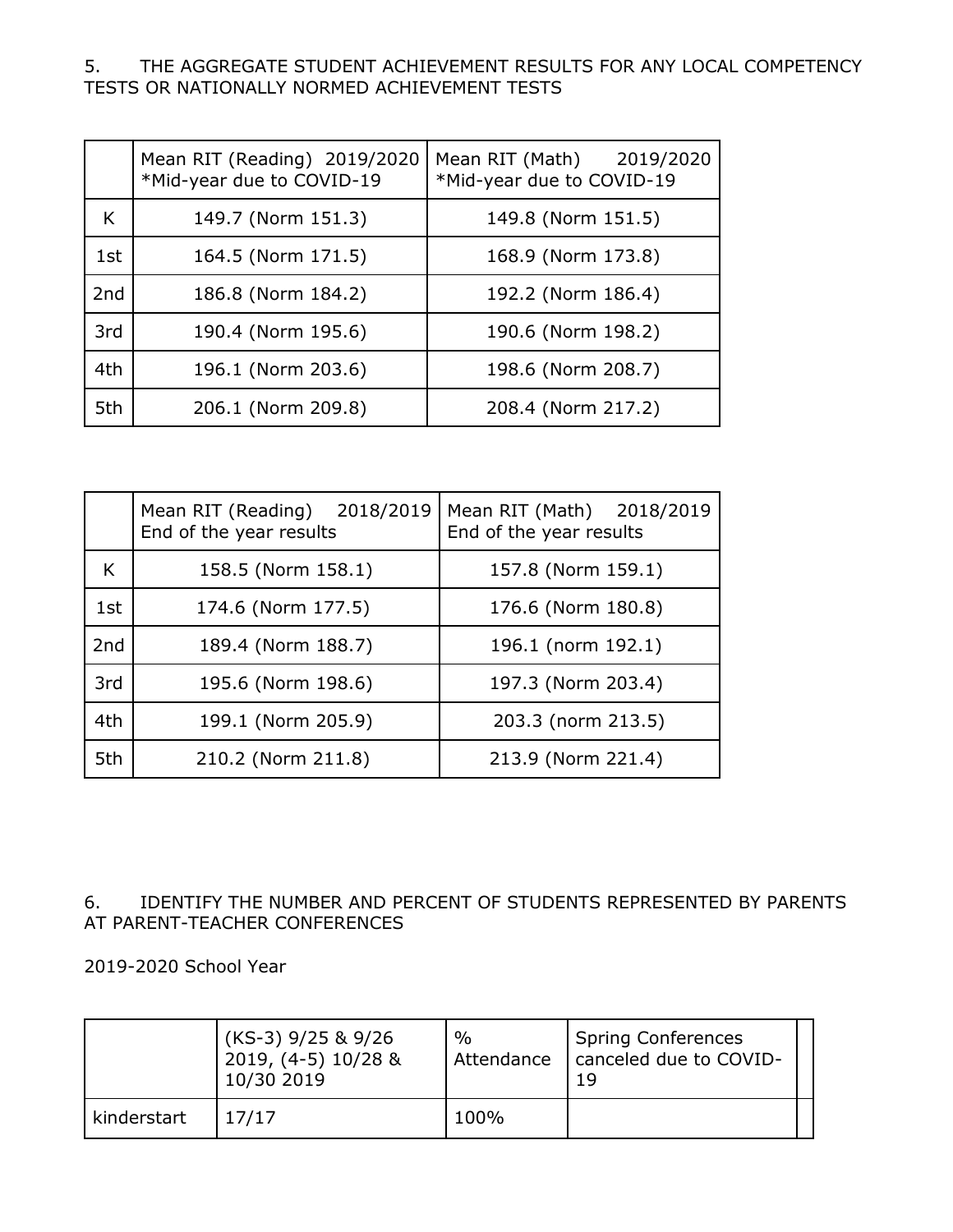| kindergarten<br>A | 22/22   | 100%  |  |
|-------------------|---------|-------|--|
| kindergarten<br>B | 21/22   | 95%   |  |
| 1st grade A       | 27/27   | 100%  |  |
| 1st grade B       | 27/27   | 100%  |  |
| 2nd grade A       | 28/28   | 100%  |  |
| 2nd grade B       | 26/27   | 96%   |  |
| 3rd grade A       | 31/31   | 100%  |  |
| 3rd grade B       | 30/30   | 100%  |  |
| 4th grade A       | 26/26   | 100%  |  |
| 4th grade B       | 28/28   | 100%  |  |
| 5th grade A       | 25/27   | 93%   |  |
| 5th grade B       | 24/24   | 100%  |  |
| EI room           | 8/9     | 89%   |  |
|                   | 340/345 | 98.5% |  |

# 2018-2019 School Year

|                   | 10/29 &<br>11/1 2018 | $\%$<br>Attendance | $3/25$ & $3/27$<br>2019 | $\frac{0}{0}$<br>Attendance |
|-------------------|----------------------|--------------------|-------------------------|-----------------------------|
| kindergarten<br>A | 26/26                | 100%               | 27/27                   | 100%                        |
| kindergarten<br>B | 24/25                | 96%                | 30/30                   | 100%                        |
| 1st grade A       | 25/25                | 100%               | 26/26                   | 100%                        |
| 1st grade B       | 25/26                | 96%                | 27/27                   | 100%                        |
| 2nd grade A       | 29/29                | 100%               | 28/28                   | 100%                        |
| 2nd grade B       | 28/28                | 100%               | 28/28                   | 100%                        |
| 3rd grade A       | 24/24                | 100%               | 25/25                   | 100%                        |